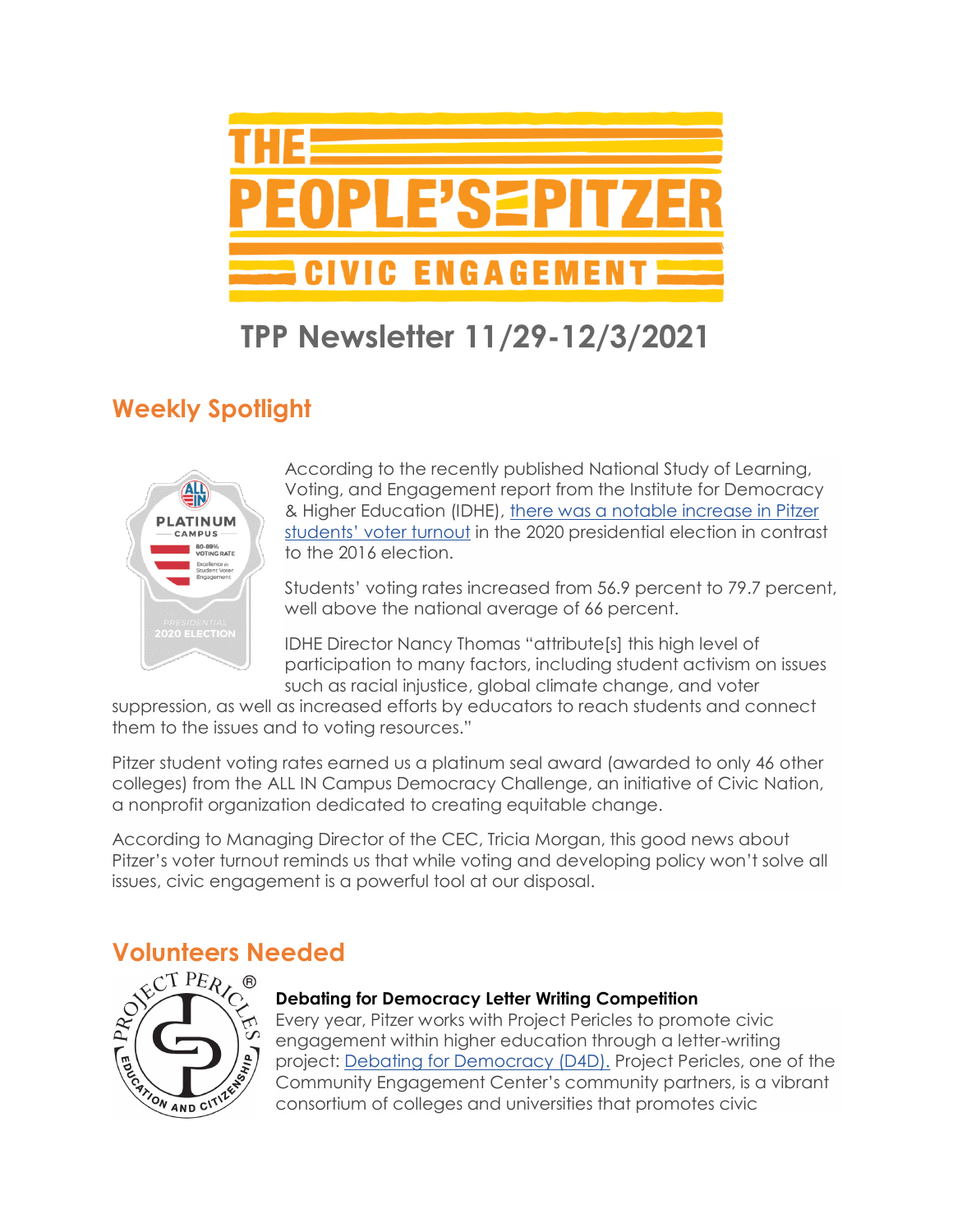engagement within higher education.

D4D is an annual competition where students research, develop, and advocate their opinions and positions on current public policy issues.

Pitzer students will produce a co-written (two Pitzer/non-senior students minimum), two page letter to a federal or state elected official advocating for a legislative response to a current issue. The primary goal of D4D is to inspire and encourage all participants to become successful and resourceful advocates in their community. Out of the thirty Periclean institutions, five winning teams will be selected to receive \$500 towards mobilizing on their issue back at their home college the following year.

Interested in participating? Learn more about this competition by reviewing the Request for Proposals (RFP) [here](https://drive.google.com/file/d/1l-2bH00Sbyn9_FxA-j7HVGQgs8Zd2w0S/view?usp=sharing) and our rubric based on the RFP to guide letter writing [here.](https://drive.google.com/drive/u/1/folders/1Mra8zjcQ3qfLdgs1VEx9o7WKGUZn29I8) Letters are due in March 2022 but we recommend getting started as soon as possible – winter break would be a great time to start! You can view previous winning letters [here](https://drive.google.com/drive/u/1/folders/18tiBphFq-Lrhr2OoR77evntyGY8dxgfY) as well as a helpful infographic we have created [here.](https://www.pitzer.edu/cec/wp-content/uploads/sites/54/2019/11/InfoGraphic.pdf) TPP will host a letterwriting workshop later this month to assist students interested in participating. If you need more information, please reach out to [aneuburg@students.pitzer.edu.](mailto:aneuburg@students.pitzer.edu)

### **November Events**



#### **Tomorrow, November 30 @ 1:20pm: Debating for Democracy Letter Writing Workshop** [Virtual Event](https://pitzer.zoom.us/j/89259325067)

Join The People's Pitzer for a Debating for Democracy Letter Writing Workshop.

Every year, Pitzer works with Project Pericles to promote civic engagement within higher education through a letter-writing project: [Debating for Democracy \(D4D\).](https://www.pitzer.edu/cec/community-pillars/peoples-pitzer/debating-democracy/) D4D is an annual competition where students research, develop, and advocate their opinions and positions on current public policy issues. Pitzer students will produce a co-written (two Pitzer/non-senior students minimum), two page letter to a federal or state elected official advocating for a legislative response to a

current issue. The primary goal of D4D is to inspire and encourage all participants to become successful and resourceful advocates in their community. Out of the thirty Periclean institutions, five winning teams will be selected to receive \$500 towards mobilizing on their issue back at their home college the following year. Attend this workshop to learn more about writing a winning letter!